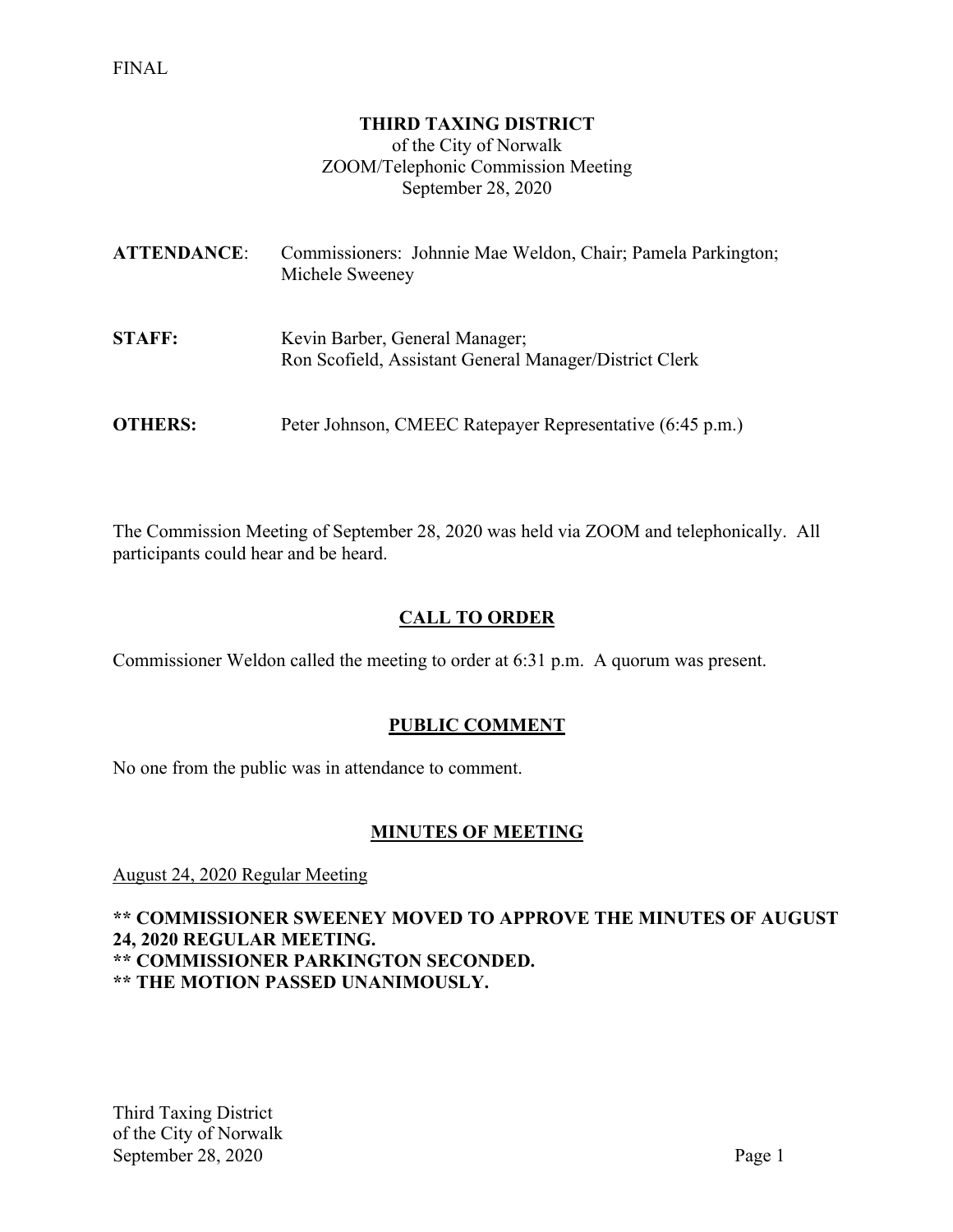## **DISCUSSION/ANALYSIS OF FINANCIAL STATEMENTS/KEY PERFORMANCE INDICATORS**

Mr. Barber reviewed the Financial Highlights with the Commission for the month of August 2020. Total Income is \$1,497,651 versus \$1,540,662 for last year, a difference of (2.79%). The Income is lower due to the PCA being reduced to zero. Total Expense is \$1,722,673 versus \$1,713,030 for last year, a difference of 0.56%. Net Income before Rate Stabilization is (\$72,751) versus (\$101,079) from last year or a difference of 28%. Net Income after Rate Stabilization is (\$127,033) versus \$2,726 for last year, a difference of (4,760%).

Total cash balance on hand is \$6,766,072. Of this, the Capital Improvement Fund is \$2,478,153. Current outstanding principal balance with CMEEC is \$3,239,534. Current Fiscal Year Capital Additions to date is \$0.

Mr. Barber reviewed the P&L for the Electric Department. Sales are up a little in the month of August. Account #420-00 (Gain/(Loss) on Investments is back up to where it was prior to the COVID-19 pandemic.

The P&L for the District is in good shape. The rent for the Firehouse has not yet been received. Parks Maintenance is over-budget due to the repair of a bench in Santella Park. The Cemetery is also over-budget due to the clean-up costs from the recent storms.

KPI's: Mr. Barber reviewed the KPI's with the Commission and they remain consistent. He did point out that #3 Outstanding Receivables (greater than 90 days) is at \$52,273 which is a small increase over last month. This is directly related to the COVID-19 pandemic. He and Mr. Scofield will continue to monitor the situation.

RSF: The current balance of the RSF (Rate Stabilization Fund) is \$4,173,036 and is still on the rise, but should start to decrease over the next months.

## **2021 COMMISSION MEETING SCHEDULE**

Mr. Barber presented the 2021 Commission meeting schedule to the Commission. There were no changes made.

#### **\*\* COMMISSIONER PARKINGTON MOVED TO ACCEPT THE 2021 COMMISSION SCHEDULE AS PRESENTED. \*\* COMMISSIONER SWEENEY SECONDED. \*\* THE MOTION PASSED UNANIMOUSLY.**

Third Taxing District of the City of Norwalk September 28, 2020 Page 2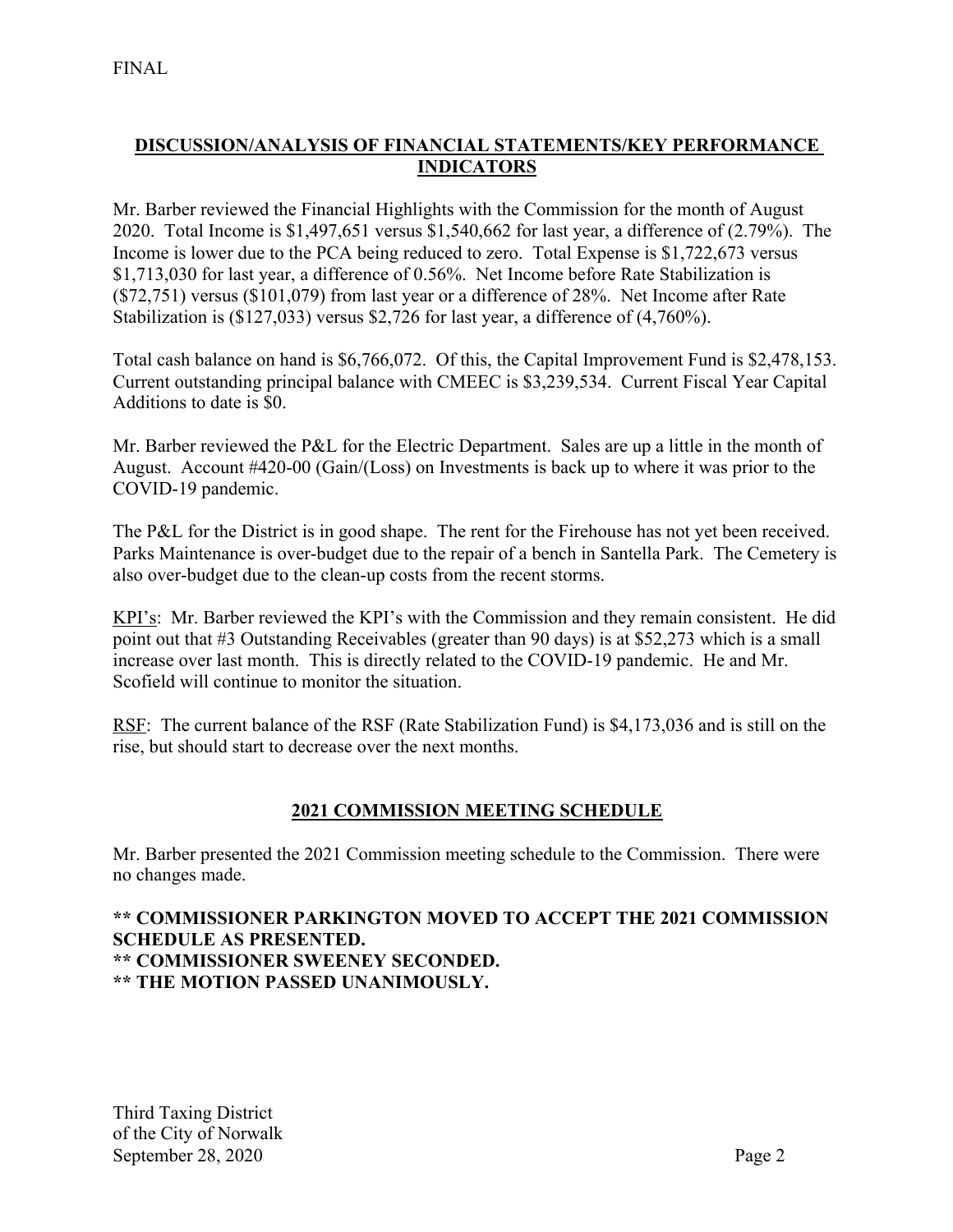# **CHRISTMAS TREE LIGHTING**

Mr. Barber discussed the upcoming Christmas Tree Lighting with the Commission. Due to the current pandemic situation and the fact that no large gatherings are permitted at this time, Mr. Barber and the Commission discussed whether or not to have the tree lighting. It was the decision of all concerned to not have a live event, but possibly look to hold the tree lighting virtually. The staff will explore the idea and see how they can move forward and present ideas to the Commission.

Commissioner Parkington suggested that the staff could work on a flyer or card to send out to all of the ratepayers with holiday greetings from TTD.

Mr. Barber discussed the food and toy drive with the Commission and that it would probably not be feasible to send out the drive boxes around the district for collection. He did recommend to the Commission that in lieu of not being able to collect for the food and toy drive, that TTD give a donation to each charity in the amount of \$1,000 each. The Commission was in favor of the donations.

## **COVID-19 UPDATE**

Office: Mr. Barber informed the Commission that the safety glass for the lobby has been installed. The lobby was opened to the public today (Monday,  $9/28/2020$ ) with provisions – a mask is required and not more than two people are allowed in the lobby at the same time.

Accounts Receivable: 94.6% of accounts receivable is at 90 days or less, leaving TTD in good shape at this time.

PCA: The reduction of the PCA during the month of August has saved the ratepayers approximately \$85,000. Over the past three months, the savings is approximately \$207,000.

Shut-offs: TTD has been following PURA (CT Public Utility Regulatory Authority) with shutoffs for hardship and non-hardship customers. Effective October 1, 2020, TTD will be able to start shut-offs for non-hardship customers. For hardship customers, the effective date for shutoffs is October 31, 2020, but the winter moratorium begins November 1, 2020 and will end on May 1, 2021.